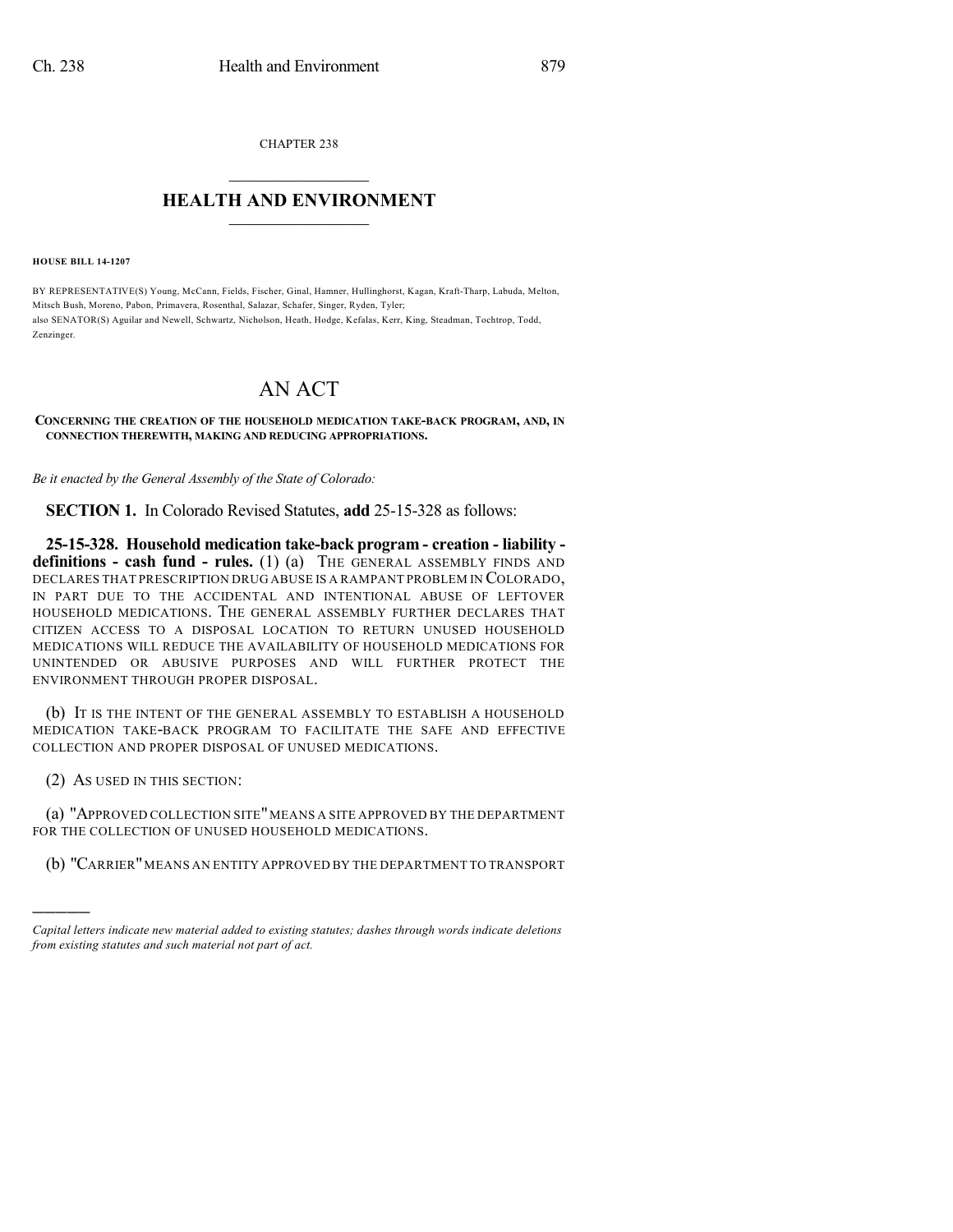UNUSED HOUSEHOLD MEDICATIONS FROM APPROVED COLLECTIONS SITES TO A DISPOSAL LOCATION.

(c) "DISPOSAL LOCATION"MEANS A SITE APPROVED BY THE DEPARTMENT WHERE UNUSED HOUSEHOLD MEDICATIONS ARE DESTROYED IN COMPLIANCE WITH APPLICABLE LAWS SO THAT THE HOUSEHOLD MEDICATIONS ARE IN A NONRETRIEVABLE STATE AND CANNOT BE DIVERTED FOR ILLICIT PURPOSES.

(d) "HOUSEHOLD MEDICATIONS" MEANS CONTROLLED SUBSTANCES APPROVED FOR COLLECTION BY FEDERAL LAW,PRESCRIPTION DRUGS,AND OVER-THE-COUNTER MEDICATIONS IN THE POSSESSION OF AN INDIVIDUAL.

(3) SUBJECT TO AVAILABLE FUNDS, THE EXECUTIVE DIRECTOR OF THE DEPARTMENT SHALL ESTABLISH A HOUSEHOLD MEDICATION TAKE-BACK PROGRAM TO COLLECT AND DISPOSE OF UNUSED HOUSEHOLD MEDICATIONS. THE PROGRAM MUST ALLOW FOR INDIVIDUALS TO DISPOSE OF UNUSED HOUSEHOLD MEDICATIONS AT APPROVED COLLECTION SITES AND FOR CARRIERS TO TRANSPORT UNUSED HOUSEHOLD MEDICATIONS FROM APPROVED COLLECTION SITES TO DISPOSAL LOCATIONS.

(4) A COLLECTION SITE, CARRIER, OR DISPOSAL LOCATION IS NOT SUBJECT TO LIABILITY FOR INCIDENTS ARISING FROM THE COLLECTION,TRANSPORT,OR DISPOSAL OF HOUSEHOLD MEDICATIONS IF THE COLLECTION SITE, CARRIER, OR DISPOSAL LOCATION COMPLIES WITH THE HOUSEHOLD MEDICATION TAKE-BACK PROGRAM IN GOOD FAITH AND DOES NOT VIOLATE ANY APPLICABLE LAWS.

(5) THE HOUSEHOLD MEDICATION TAKE-BACK CASH FUND IS CREATED IN THE STATE TREASURY FOR THE DIRECT AND INDIRECT COSTS ASSOCIATED WITH THE IMPLEMENTATION OF THIS SECTION. THE FUND CONSISTS OF MONEYS APPROPRIATED OR TRANSFERRED TO THE FUND BY THE GENERAL ASSEMBLY AND ANY GIFTS, GRANTS, AND DONATIONS FROM ANY PUBLIC OR PRIVATE ENTITY. THE DEPARTMENT SHALL TRANSMIT GIFTS,GRANTS,AND DONATIONS COLLECTED BY THE DEPARTMENT TO THE STATE TREASURER, WHO SHALL CREDIT THE MONEYS TO THE FUND. THE MONEYS IN THE FUND ARE SUBJECT TO ANNUAL APPROPRIATION BY THE GENERAL ASSEMBLY.

(6) NOTHING IN THIS SECTION:

(a) AFFECTS THE AUTHORITY TO COLLECT AND REUSE MEDICATIONS PURSUANT TO SECTION 12-42.5-133, C.R.S.; OR

(b) PROHIBITS THE OPERATION OF EXISTING MEDICATION TAKE-BACK AND DISPOSAL PROGRAMS REGULATED BY THE DEPARTMENT.

(7) THE COMMISSION MAY PROMULGATE RULES FOR THE IMPLEMENTATION OF THIS SECTION.

**SECTION 2. Appropriation.** In addition to any other appropriation, there is hereby appropriated, out of any moneys in the household medication take-back cash fund created in section 25-15-328 (5), Colorado Revised Statutes, not otherwise appropriated, to the department of public health and environment, for the fiscal year